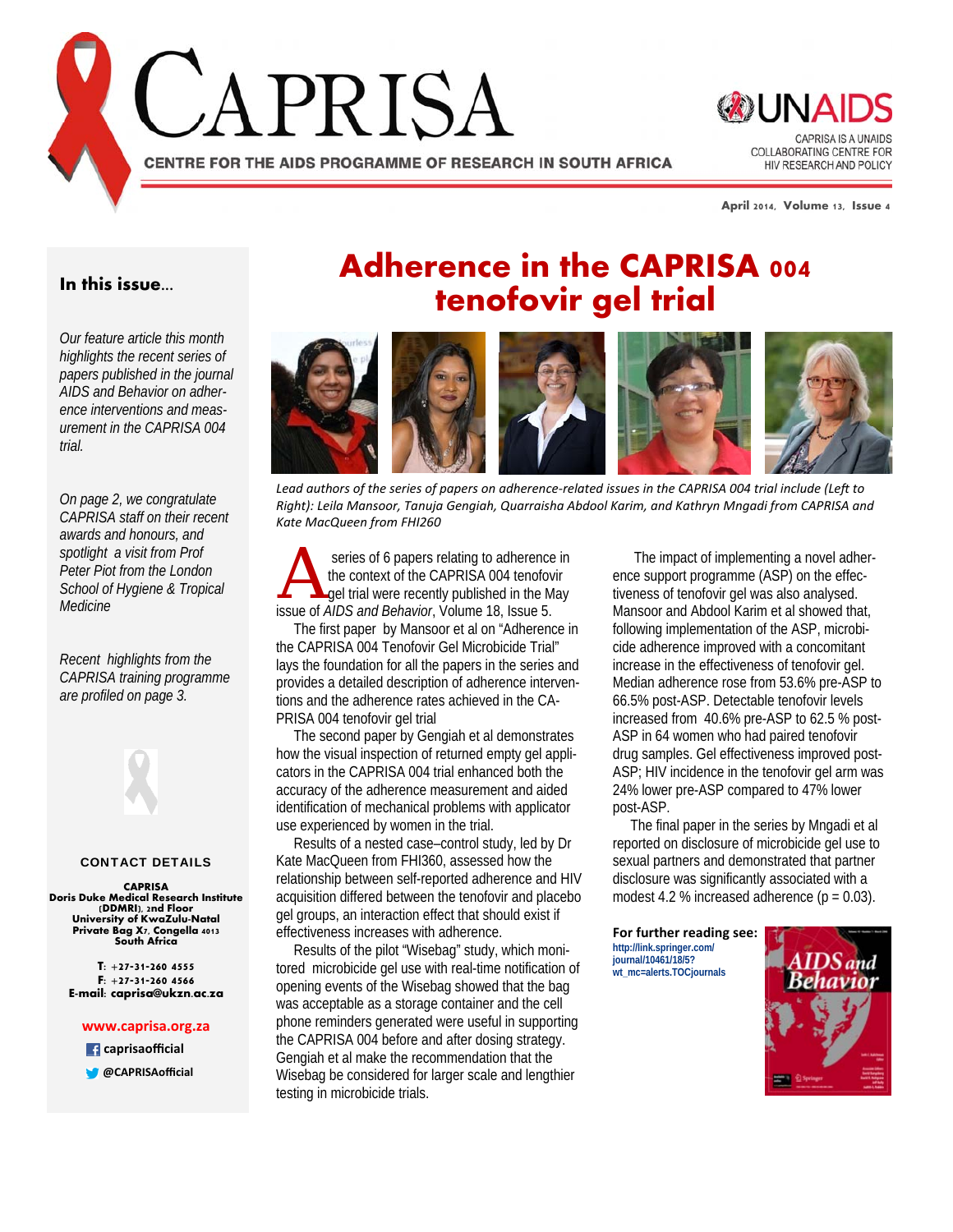# **NRF and DST Research Career Advancement Fellowship Awards awarded to CAPRISA Postdocs**

Congratulations Dr Lenine<br>Liebenberg (left) and Dr I<br>seree Archary (right) on b<br>averded a five year NPE Coroor Liebenberg (left) and Dr Derseree Archary (right) on being awarded a five-year NRF Career Investigator Award, which aims to encourage the development and nurturing of career scientists within renowned and established research institutions, such as CAPRISA.

 Dr Archary's research focus is on understanding the nature and emergence of mucosal specific immune responses in the genital tract, and how these responses may contribute to protection, which in turn can provide rational clues to inform HIV-vaccine design combination prevention strategies, which may prevent the sexual transmission of HIV. She sees this opportunity as a way of paying it forward in training and sup-

porting future budding scientists to grow our knowledge base and lead the field of HIV prevention. For Dr Archary, HIV infection in women, using 1% tenofovir (TFV) gel. Her project builds on key findings from the CAPRISA 004 trial, which demonstrated the role of mucosal inflammation as an independent predictor of HIV acquisition, and that participants with TFV drug levels >1000ng/ml were at lower risk for mucosal inflammation is characterized by increased frequencies of cellular targets for HIV infection, and that breakthrough infection occurs in the context of increased immune activation and subsequent molecular hindrance of TFV activity through increase competition for intracellular phosphates. This study is key to understanding biological contributions to HIV



risk, and will support future strategies to identify and inform appropriate, targeted and specific HIV prevention technologies.

### **Prof Peter Piot Visits CAPRISA**

Former and<br>
Former and<br>
Founding Execu-Former and tive Director of UNAIDS and Assistant-Secretary-General of the United Nations, Prof Baron Peter Piot, visited CAPRISA to explore the possibility of expanding collaborations and synergizing research among the many institutions he is affiliated with. Prof Piot is currently the Director of the London School of Hygiene & Tropical Medicine, as well as Professor at the Imperial College of London. Furthermore, he is a

member of the Mailman School of Public Health Board at Columbia University. He has a wide portfolio of research interests, including clinical, mi-

crobiological, epidemiological, and public health

aspects of STDs, AIDS, TB, women's health in Africa, and more recently, on the politics of AIDS



*From leŌ: Dr Heidi Larson, Prof Quarraisha Abdool Karim, Prof Baron Peter Piot*

> and global health, including chronic diseases.

#### **African Academy of Sciences Vice President for Southern Africa**

t the 9th African<br>Academy of Sciences (AAS) Academy of Sciences (AAS) General Assembly held between 14-16 April 2014, Brazzaville, Congo, Prof Quarraisha Abdool Karim



was announced as a member of the new AAS Governing Council (2014-2017), in her capacity as Vice President for Southern Africa.

 Founded in 1985, the AAS is an Africawide scientific organisation, with a vision of honouring internationally renowned African scientists, and encouraging the development of the research and technology base throughout Africa, and other continents. CAPRISA congratulates Prof Abdool Karim on this appointment.



#### **HIV Congress 2014 Lifetime Achievement Award**

**C** ongratulations to Prof Salim Abdool Karim (right) on receiving the HIV Congress 2014 Lifetime Achievement Award for

his invaluable contribution in the field of HIV medicine, medical education and research, presented at the 2014 HIV Congress, (left). 21-23 March 2014, Mum-

bai, India. This prestigious award was presented to Prof Abdool Karim by Indian Actor, Vivek Oberoi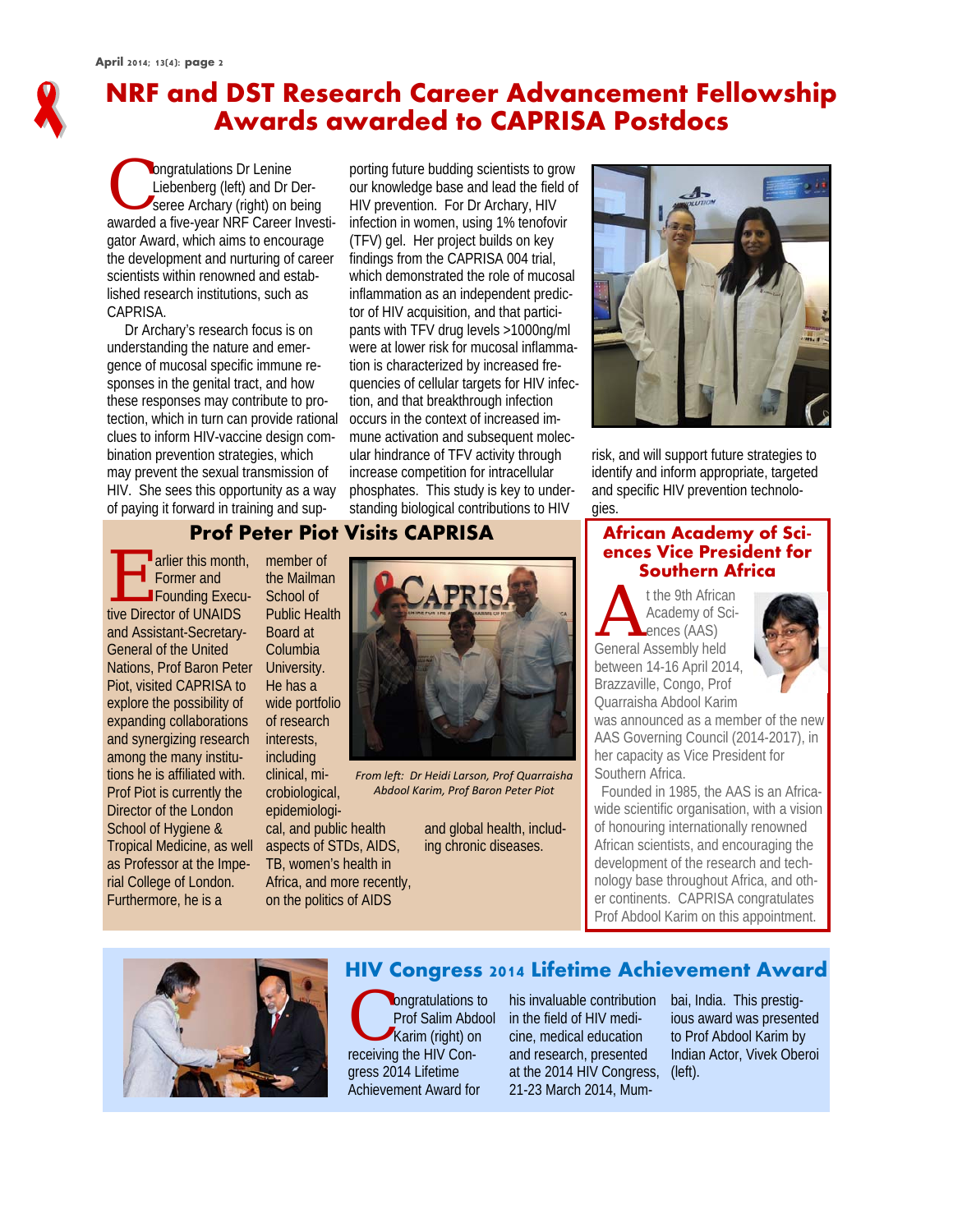

### **Trainee Profiling: Aliza Waxman, Fulbright-Fogarty Public Health Fellow, CAPRISA**



*Aliza Waxman, Fulbright‐Fogarty Public Health Fellow, CAPRISA*

riginally from Massachusetts, USA,<br>Aliza holds an MSc (Public Health<br>in Developing Countries), from the<br>leaden School of Univirus Aliza holds an MSc (Public Health in Developing Countries), from the London School of Hygiene and Tropical Medicine. Her research interests are in the sociological and behavioural underpinnings of HIV/AIDS, which stems from her first trip to South Africa in 2007, during which she engaged in HIV and TB treatment and pre-

vention, in Cape Town, as well as women's sexual and reproductive health. Over the years Aliza has undertaken a variety of research projects with HIV/AIDS-related NGOs in Sub-Saharan Africa. She has also completed an MPH, inspired by her experience assessing the needs of vulnerable adolescent girls in Oyugis, Kenya.

 Aliza learned about the CAPRISA training programme whilst at a Microbicides meeting, where she met Slim and Quarraisha, and learned about the scientific advances in women's health and HIV at CAPRISA. This attracted Aliza to apply for the Fulbright-Fogarty Scholarship, through which she has joined CAPRISA as a Public Health Fellow.

 As an HIV Social Scientist and Medical Anthropologist, Aliza plans to use ethnography to construct a narrative of the lived experiences (contextual factors contributing to high risk behaviour) of marginalized and vulnerable populations at greatest risk for HIV infection.

 During her traineeship, Aliza has designed a study entitled "*An ethnographic narrative of the life histories of young women* 

*(aged 15-19) in KwaZulu-Natal, South Africa, and its implications for the future female controlled prevention technologies*". Her study has received HSSRC approval, and she is currently enrolling participants. Aliza has found her experience in KwaZulu-Natal to be enriching, stating that here, the "*HIV landscape is extremely unique*". During her time with CAPRISA she has also engaged in a beginner isiZulu course, through UKZN. Aliza describes her CAPRISA traineeship as one that reinvigorated her ambition, reminding her why she chose to pursue a career as a global health scientist.

 Upon completion of her Fulbright-Fogarty fellowship with CAPRISA, Aliza plans to begin her Doctorate in Public Health at Johns Hopkins University in September 2014.

 To students considering applying for a research fellowship with CAPRISA, Aliza's advice is to make every effort to integrate knowledge and learn from the energizing environment, enriching your perspective on research in its unique approach to achieving evidence-based science.

#### **CAPRISA Graduates**

Congratulations to the following<br>CAPRISA staff/fellows who recently graduated through UKZI CAPRISA staff/fellows who recently graduated through UKZN:



Research Associate, **Vivek Naranbhai**  (right) was presented with his Doctor of Philosophy.

Deputy Study Coordinator (ECRS), **Diantha Pillay**, was presented with her Masters in Public Health.



Laboratory Technician, **Shannie Kamal**, was presented with her Honours in Infection Prevention and Control (IPC)

Laboratory Fellow, **Cheli Kambaran**, was presented with her Honours in Medical Microbiology.



Laboratory Fellow, **Ross Cromarty**, was presented with his Honours in Medical Microbiology.

Head of Diagnostics, **Phindile Tshabalala**, was presented with her BTech, Biomedical Technology.

#### **Dr Myat Htoo Razak's Visit to CAPRISA**

r Myatt Htoo Razak, Program Director of the Fogarty International Clinical Research Training for Scholars and Fellows Program, and the Fogarty International Collaborative Trauma and Injury Research Training Program of the Fogarty International Center (FIC), the U.S. National Institutes of Health (NIH), as well as the FIC Program Team Leader of the Medical Education Partnership Initiative (MEPI) recently spent half a day at CAPRISA

whilst conducting a University of KwaZulu-Natal MEPI visit, to discuss mutual topics of interest with the CU-SA Fogarty Training Program Director, Prof Quarraisha Abdool Karim, and to meet with some of the current US trainees at CA-PRISA. During his visit, Dr Razak was able to provide valuable advice and guidance to the trainees regarding their career paths.



*From leŌ: Prof Ayesha Kharsany, Dr Nesri Padayatchi, Dr Andrew Tomita, Ms Marian Swart, Mr Sinaye Ngcapu, Dr Myat Razak, Ms Aliza Waxman, Ms Zakiyah Sayyed*